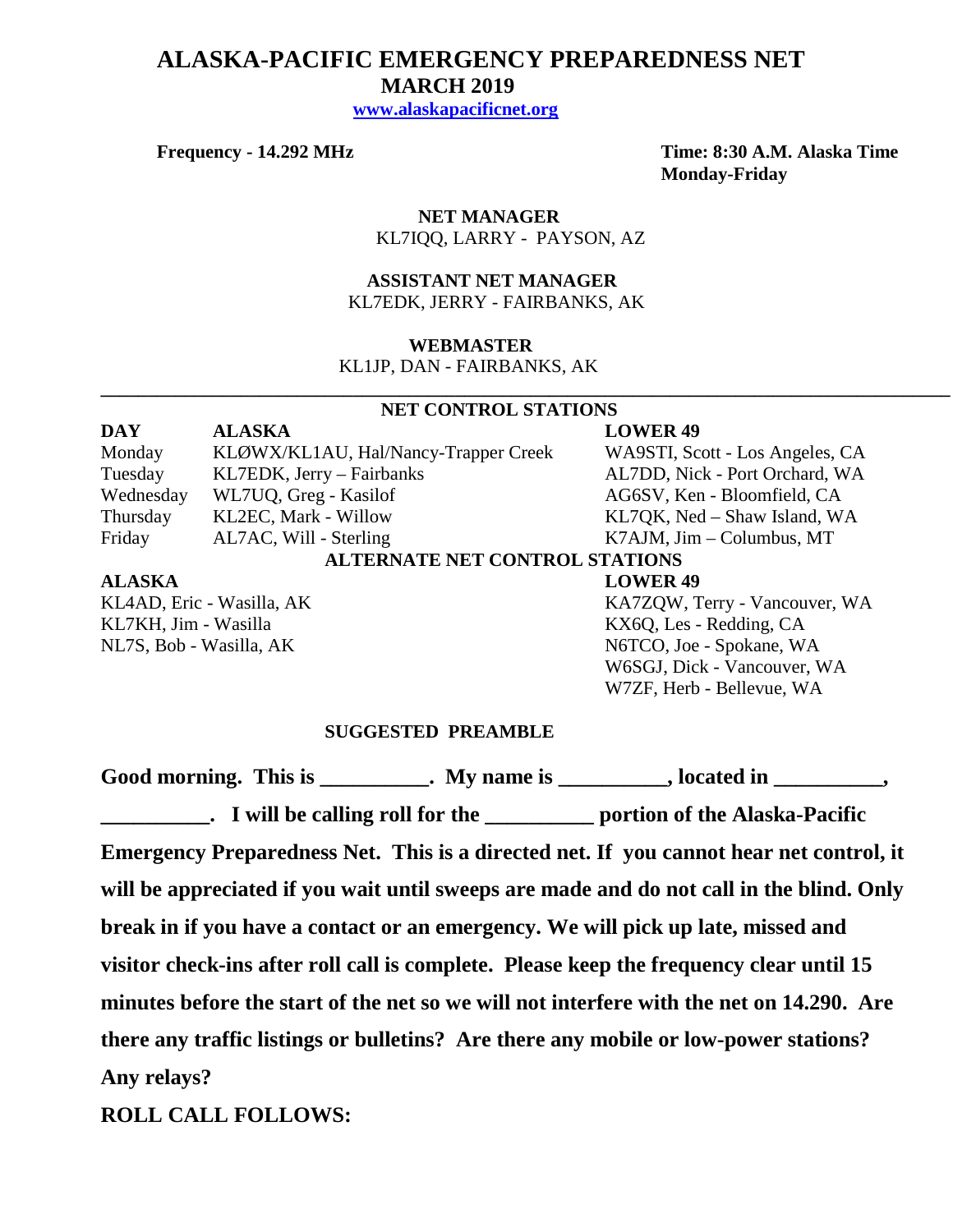## **LOWER 49 • MARCH 2019 DATE DATE DATE DATE DATE DATE DATE**

 $\lambda$ 

| KJ6LJK       | Richard        | Angels Camp, CA     |  |  |  |
|--------------|----------------|---------------------|--|--|--|
| N6TEZ        | A <sub>1</sub> | Anza, CA            |  |  |  |
|              |                |                     |  |  |  |
| KL7HFI       | Jerry          | Apache Junction, AZ |  |  |  |
| KL7HM        | Hugh           | Apache Junction, AZ |  |  |  |
|              |                |                     |  |  |  |
| N7GK         | Gary           | Ashland, OR         |  |  |  |
|              |                |                     |  |  |  |
| W7ZF         | Herb           | Bellevue, WA        |  |  |  |
| AG6SV        | Ken            | Bloomfield, CA      |  |  |  |
|              |                |                     |  |  |  |
| KLØHI        | Claudia        | Brookings, OR       |  |  |  |
| K7AJM        | Jim            | Columbus, MT        |  |  |  |
|              |                |                     |  |  |  |
| K7OOS        | Harold         | Coos Bay, OR        |  |  |  |
|              |                |                     |  |  |  |
| W7BBA        | Jim'           | Cottage Grove, OR   |  |  |  |
| W7RMH        | Rick           | Everett, WA         |  |  |  |
|              |                |                     |  |  |  |
| W7ADB        | John           | Federal Way, WA     |  |  |  |
| KA6WAG       | Robert         | Florence, OR        |  |  |  |
|              |                |                     |  |  |  |
| K7LWF        | Lyman          | Gig Harbor, WA      |  |  |  |
|              |                |                     |  |  |  |
| N7HRO        | Dennis         | Hot Springs, SD     |  |  |  |
| <b>AL1R</b>  | Jim            | Indianola, WA       |  |  |  |
|              |                |                     |  |  |  |
| W7ISP        | Mike           | Ione, WA            |  |  |  |
| KK7HK        | Tom            | Lebanon, OR         |  |  |  |
|              |                |                     |  |  |  |
| W7DRT        | Don            | Longbranch, WA      |  |  |  |
|              | Scott          |                     |  |  |  |
| WA9STI       |                | Los Angeles, CA     |  |  |  |
| KA7ZEM       | Jerry          | Mesa, AZ            |  |  |  |
|              |                |                     |  |  |  |
| <b>KLØQZ</b> | Glenn          | Mesa, AZ            |  |  |  |
| AL7KV        | Phil           | Olympia, WA         |  |  |  |
|              |                |                     |  |  |  |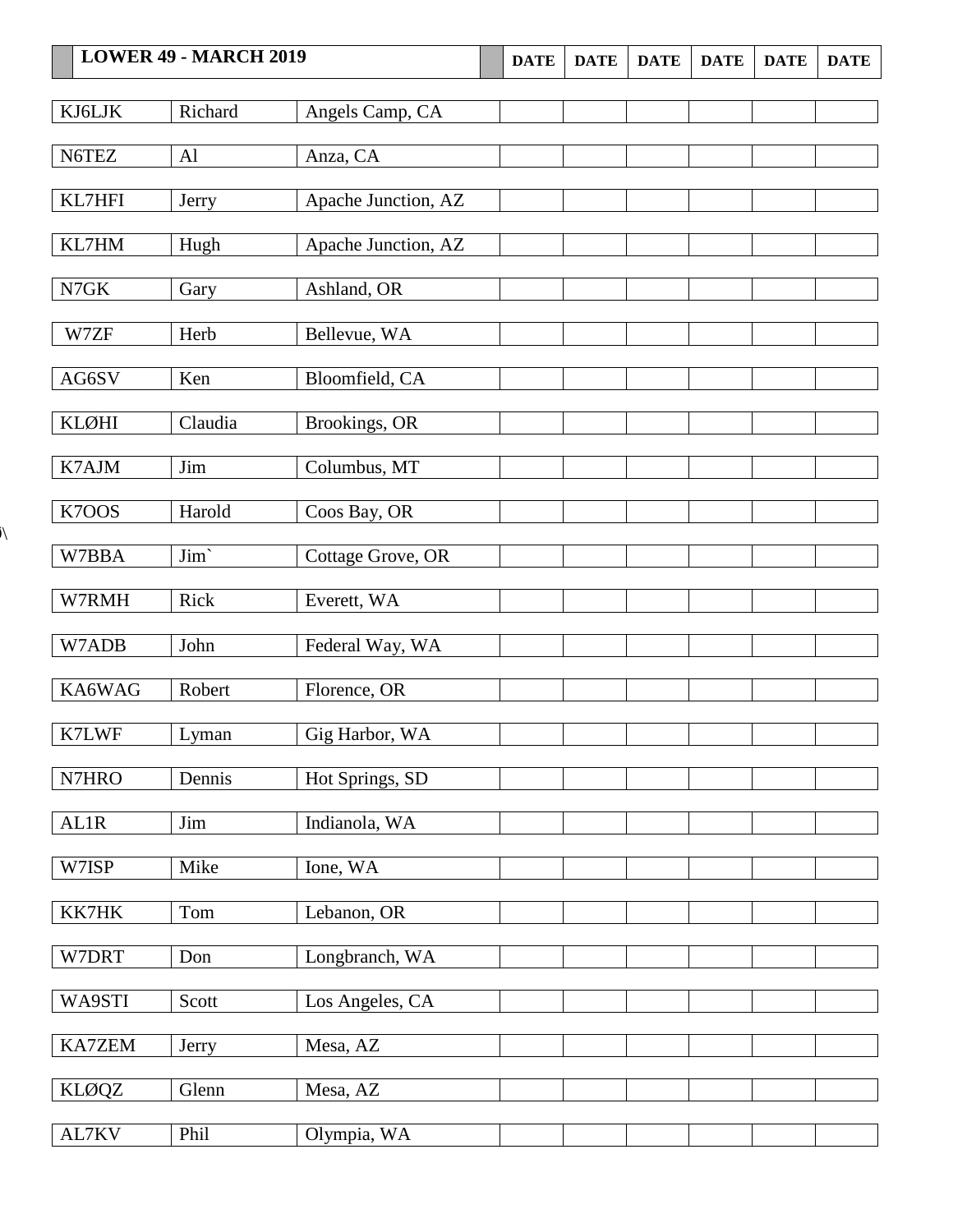| KL7IQQ                | Larry         | Payson, AZ             |  |  |  |
|-----------------------|---------------|------------------------|--|--|--|
| KF7RCO                | Roeland       | Phoenix, AZ            |  |  |  |
| K6YBV                 | Bob           | Placerville, CA        |  |  |  |
|                       |               |                        |  |  |  |
| N7ILZ                 | Vern          | Portland, OR           |  |  |  |
| W7BKO                 | Bernie        | Portland, OR           |  |  |  |
| AL7DD                 | Nick          | Port Orchard, WA       |  |  |  |
| <b>KB7PYF</b>         | Charlie       | Poulsbo, WA            |  |  |  |
|                       |               |                        |  |  |  |
| <b>NØRYK</b>          | Jack          | Prineville, OR         |  |  |  |
| KX6Q                  | Les           | Redding, CA            |  |  |  |
| AL7Y                  | Scott         | Ruger Ranch, AZ        |  |  |  |
|                       |               |                        |  |  |  |
| K7GU                  | Karl          | Santa, ID              |  |  |  |
| K7SK                  | Steve         | Seattle, WA            |  |  |  |
| KM6CPU                | Gary          | Sebastopol, CA         |  |  |  |
| KL7QK                 | Ned           | Shaw Island, WA        |  |  |  |
|                       |               |                        |  |  |  |
| N6TCO                 | Joe           | Spokane, WA            |  |  |  |
| AK7YT                 | Glenn         | Stockton, CA           |  |  |  |
| WA6PWP                | <b>Bill</b>   | Stockton, CA           |  |  |  |
|                       |               |                        |  |  |  |
| NL7QT<br><b>KLØVW</b> | Don<br>Bonnie | Tacna, AZ<br>Tacna, AZ |  |  |  |
|                       |               |                        |  |  |  |
| KL7IZH                | Steve         | Tonasket, WA           |  |  |  |
| $\text{KL7LL}$        | John          | Valley, WA             |  |  |  |
| KA7ZQW                | Terry         | Vancouver, WA          |  |  |  |
| W6SGJ                 | Dick          | Vancouver, WA          |  |  |  |
| W7UMX                 | <b>MARS</b>   | Whidbey Island, WA     |  |  |  |
| W9JDW                 | Jim           | Washington, IN         |  |  |  |
|                       |               |                        |  |  |  |
| <b>NØWRS</b>          | Wyatt         | Wray, CO               |  |  |  |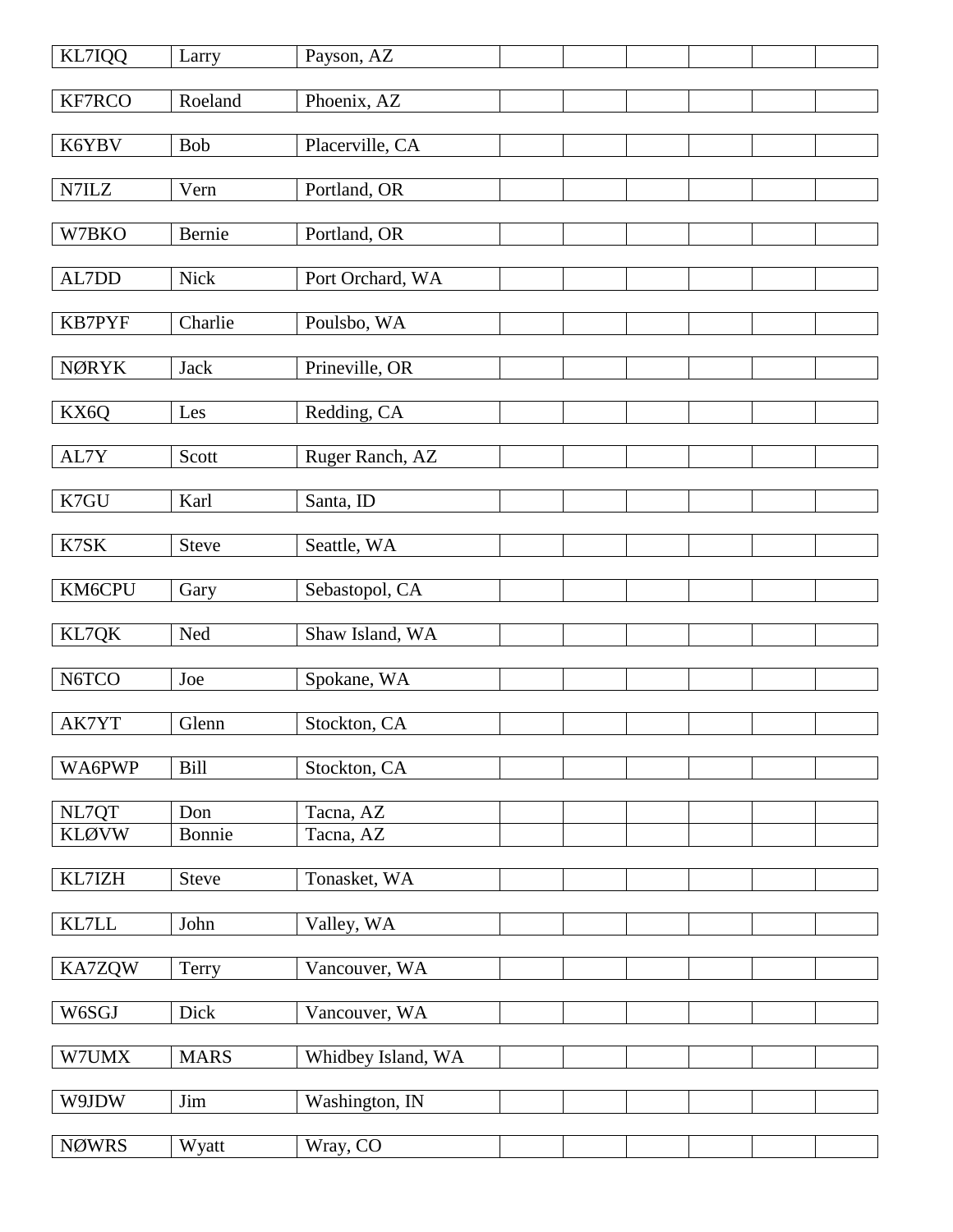| the contract of the contract of the<br>. | --- |  |  |  |  |  |  |  |
|------------------------------------------|-----|--|--|--|--|--|--|--|
|------------------------------------------|-----|--|--|--|--|--|--|--|

| <b>SOUTH-49 TOTAL</b>                       |  |  |  |
|---------------------------------------------|--|--|--|
|                                             |  |  |  |
| <b>TOTAL CHECK-INS (INCLUDING VISITORS)</b> |  |  |  |
|                                             |  |  |  |
| <b>TOTAL FORMAL TRAFFIC</b>                 |  |  |  |

|                |             | VISITORS - MARCH 2019 - LOWER 49 | <b>DATE</b> | DATE | <b>DATE</b> | <b>DATE</b> | <b>DATE</b> | <b>DATE</b> |
|----------------|-------------|----------------------------------|-------------|------|-------------|-------------|-------------|-------------|
| <b>STATION</b> | <b>NAME</b> | <b>LOCATION</b>                  |             |      |             |             |             |             |
|                |             |                                  |             |      |             |             |             |             |
|                |             |                                  |             |      |             |             |             |             |
|                |             |                                  |             |      |             |             |             |             |
|                |             |                                  |             |      |             |             |             |             |
|                |             |                                  |             |      |             |             |             |             |
|                |             |                                  |             |      |             |             |             |             |
|                |             |                                  |             |      |             |             |             |             |
|                |             |                                  |             |      |             |             |             |             |
|                |             |                                  |             |      |             |             |             |             |
|                |             |                                  |             |      |             |             |             |             |
|                |             |                                  |             |      |             |             |             |             |
|                |             |                                  |             |      |             |             |             |             |
|                |             |                                  |             |      |             |             |             |             |
|                |             |                                  |             |      |             |             |             |             |
|                |             |                                  |             |      |             |             |             |             |
|                |             |                                  |             |      |             |             |             |             |
|                |             |                                  |             |      |             |             |             |             |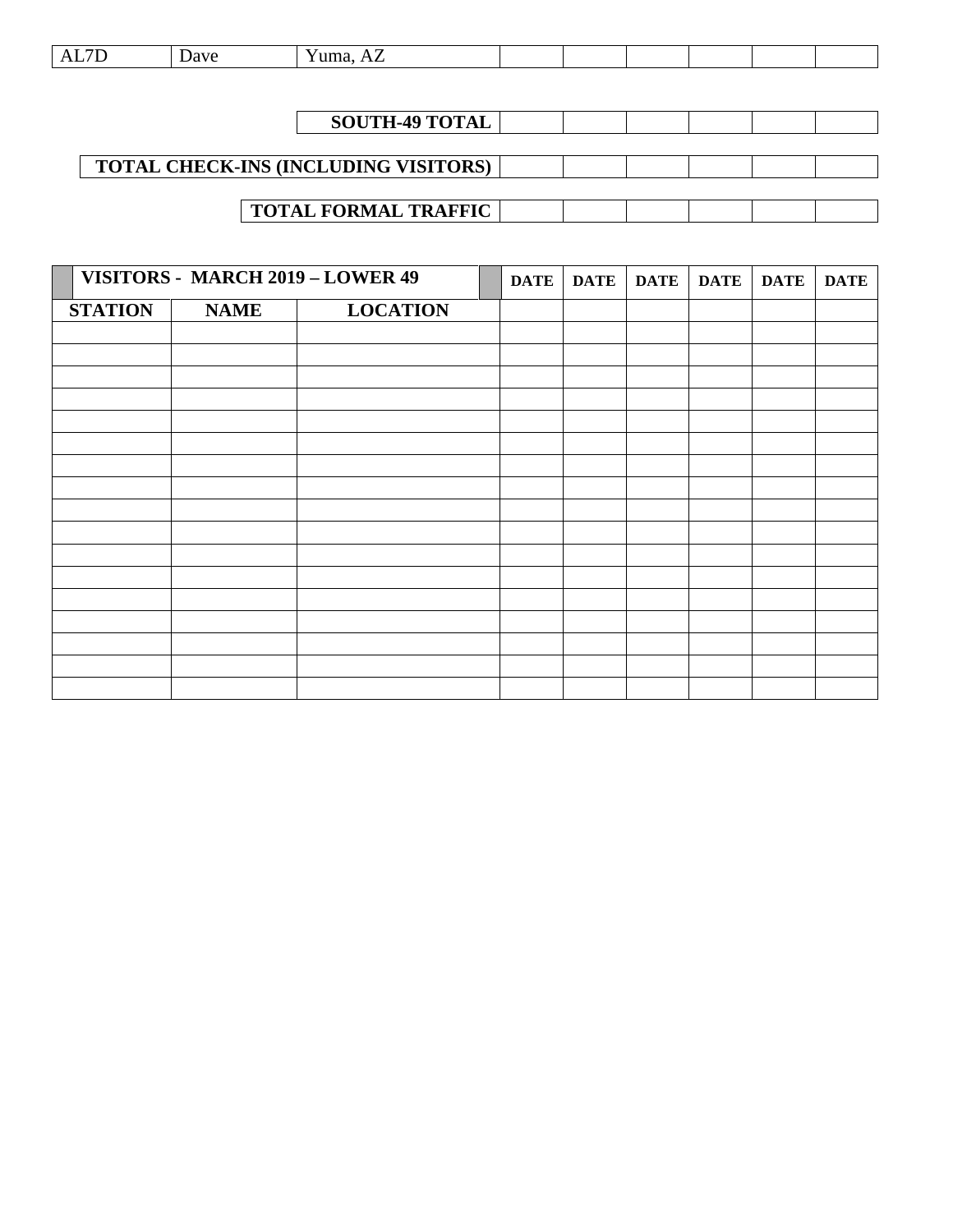|                | <b>ALASKA - MARCH 2019</b> |                         | <b>DATE</b> | <b>DATE</b> | <b>DATE</b> | <b>DATE</b> | <b>DATE</b> | <b>DATE</b> |
|----------------|----------------------------|-------------------------|-------------|-------------|-------------|-------------|-------------|-------------|
| <b>STATION</b> | <b>NAME</b>                | <b>LOCATION</b>         |             |             |             |             |             |             |
|                |                            |                         |             |             |             |             |             |             |
| <b>ALØU</b>    | Art                        | Anchorage, AK           |             |             |             |             |             |             |
|                |                            |                         |             |             |             |             |             |             |
| KL7ICB         | John                       | Anchorage, AK           |             |             |             |             |             |             |
| KL7QZ          | John                       | Anchorage, AK           |             |             |             |             |             |             |
|                |                            |                         |             |             |             |             |             |             |
| KL7YK          | Ron                        | Anchorage, AK           |             |             |             |             |             |             |
|                |                            |                         |             |             |             |             |             |             |
| KL2EC          | Mark                       | Caswell Lakes, AK       |             |             |             |             |             |             |
|                |                            |                         |             |             |             |             |             |             |
| KL2GS          | Mac                        | Central, AK             |             |             |             |             |             |             |
| VE6NL          | Neal                       | Empress, AB             |             |             |             |             |             |             |
|                |                            |                         |             |             |             |             |             |             |
| AL7AQ          | <b>Bruce</b>               | Excursion Inlet, AK     |             |             |             |             |             |             |
| KL7WJ          | Debbie                     | Excursion Inlet, AK     |             |             |             |             |             |             |
|                |                            |                         |             |             |             |             |             |             |
| KL3DO          | Eric                       | Fairbanks, AK           |             |             |             |             |             |             |
| <b>KL7EBF</b>  | Bob                        | Fairbanks, AK           |             |             |             |             |             |             |
|                |                            |                         |             |             |             |             |             |             |
| KL7EDK         | Jerry                      | Fairbanks, AK           |             |             |             |             |             |             |
|                |                            |                         |             |             |             |             |             |             |
| WL7GX          | Jerry                      | Fairbanks, AK           |             |             |             |             |             |             |
|                |                            |                         |             |             |             |             |             |             |
| KL2PM          | Rick                       | Glacier View, AK        |             |             |             |             |             |             |
| KL7YXF         | Lynn                       | Haines, AK              |             |             |             |             |             |             |
|                |                            |                         |             |             |             |             |             |             |
| NL7WK          | Tom                        | Homer, AK               |             |             |             |             |             |             |
| WL7FH          | Debbie                     | Homer, AK               |             |             |             |             |             |             |
|                |                            |                         |             |             |             |             |             |             |
| AL5G           | Robert                     | Juneau, AK              |             |             |             |             |             |             |
| KL7JJB         | Delores                    | Juneau, AK              |             |             |             |             |             |             |
|                |                            |                         |             |             |             |             |             |             |
| KL2UH          | Ernie                      | Juneau, $\overline{AK}$ |             |             |             |             |             |             |
|                |                            |                         |             |             |             |             |             |             |
| KL7 IWC        | Larry                      | Juneau, AK              |             |             |             |             |             |             |
|                |                            |                         |             |             |             |             |             |             |
| KL7IYD         | Jim                        | Juneau, AK              |             |             |             |             |             |             |
|                |                            |                         |             |             |             |             |             |             |
| NL3A           | Bill                       | Juneau, AK              |             |             |             |             |             |             |
| WL7BKA         | Dave                       | Juneau, AK              |             |             |             |             |             |             |
|                |                            |                         |             |             |             |             |             |             |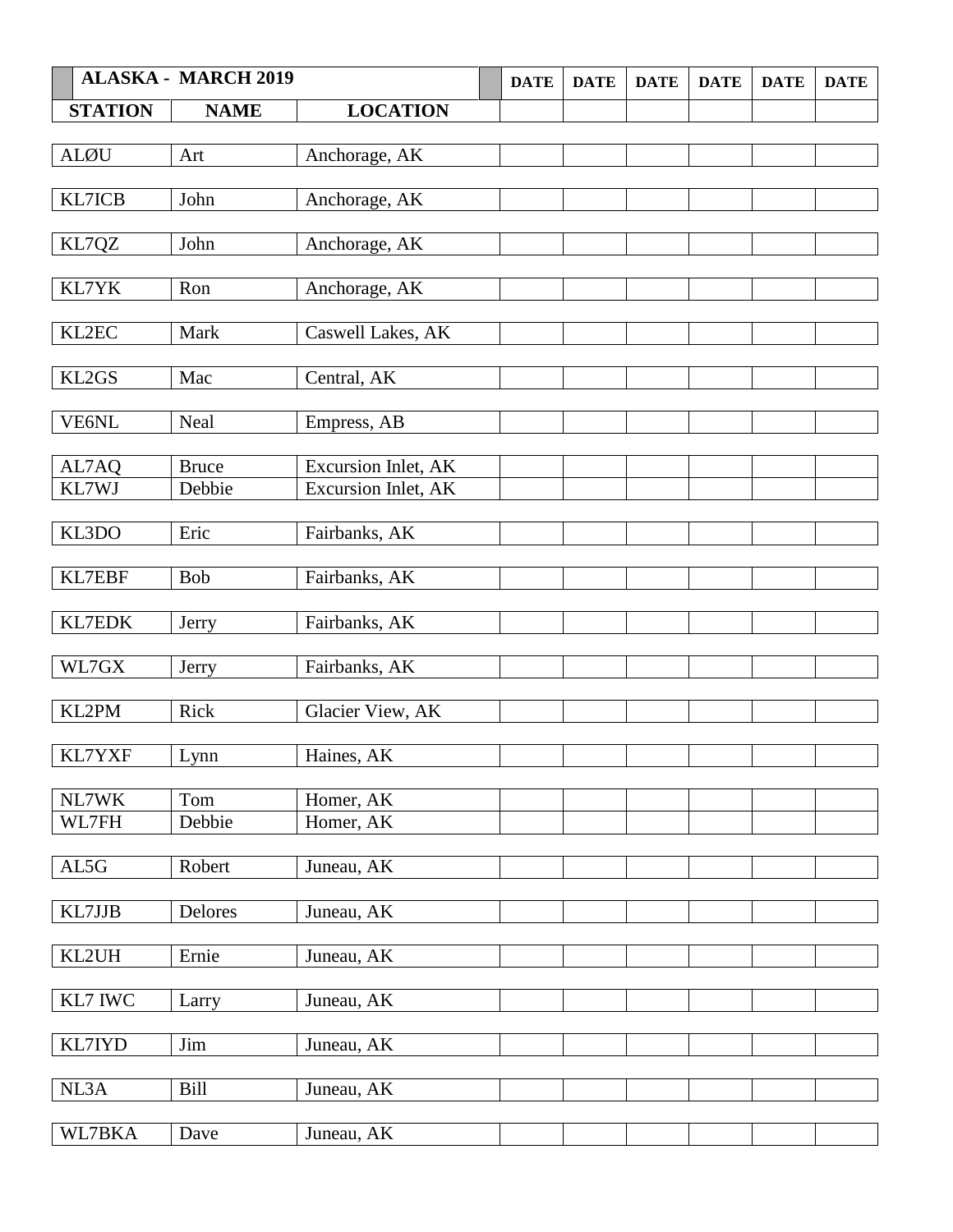| WL7UQ             | Greg       | Kasilof, AK              |  |  |  |
|-------------------|------------|--------------------------|--|--|--|
| WL7UR             | Karen      | Kasilof, AK              |  |  |  |
|                   |            |                          |  |  |  |
| <b>KL4CA</b>      | Saunya     | Ketchikan, AK            |  |  |  |
| <b>KL4CB</b>      | Allen      | Ketchikan, AK            |  |  |  |
|                   |            |                          |  |  |  |
| KL7GIH            | Chris      | Ketchikan, AK            |  |  |  |
|                   |            |                          |  |  |  |
| KL7NC             | <b>Bob</b> | Ketchikan, AK            |  |  |  |
|                   |            |                          |  |  |  |
| NL7LL             | Gary       | Ketchikan, AK            |  |  |  |
|                   |            |                          |  |  |  |
| WL7AUV            | Leroy      | Ketchikan, AK            |  |  |  |
|                   |            |                          |  |  |  |
| VE7EFF            | Jeff       | Kelowna, BC              |  |  |  |
|                   |            |                          |  |  |  |
| KL7JHR            | Dennis     | Ninilchik, AK            |  |  |  |
| KL7KL             | Martha     | Ninilchik, AK            |  |  |  |
|                   |            |                          |  |  |  |
| KL7JFT            | Don        | Palmer, AK               |  |  |  |
| KL2FA             | Carol      | Palmer, AK               |  |  |  |
|                   |            |                          |  |  |  |
| N7FXX             | Claude     | Palmer, AK               |  |  |  |
|                   |            |                          |  |  |  |
| WL7UL             | John       | Peters Creek, AK         |  |  |  |
|                   |            |                          |  |  |  |
| <b>KE7FXM</b>     | Jimmy      | Prince of Wales Isl., AK |  |  |  |
|                   |            |                          |  |  |  |
| AL6G              | Mike       | Sitka, AK                |  |  |  |
|                   |            |                          |  |  |  |
| <b>WA1FVJ</b>     | Ed         | Soldotna, AK             |  |  |  |
|                   |            |                          |  |  |  |
| AL7AC             | Will       | Sterling, AK             |  |  |  |
|                   |            |                          |  |  |  |
| KL3CV             | Tim        | Sterling, AK             |  |  |  |
|                   |            |                          |  |  |  |
| WL7UP             | Ward       | Sterling, AK             |  |  |  |
|                   |            |                          |  |  |  |
| KL7ST             | Stanton    | Tok, AK                  |  |  |  |
|                   |            |                          |  |  |  |
| <b>KLØWX</b>      | Hal        | Trapper Creek, AK        |  |  |  |
| <b>KL1AU</b>      | Nancy      | Trapper Creek, AK        |  |  |  |
|                   |            |                          |  |  |  |
| AL <sub>4</sub> O | Larry      | Valdez, AK               |  |  |  |
| KL3SG             | Dee        | Valdez, AK               |  |  |  |
|                   |            |                          |  |  |  |
| <b>KL1IO</b>      | Jim        | Valdez, AK               |  |  |  |
|                   |            |                          |  |  |  |
| <b>KL1VQ</b>      | <b>Bob</b> | Wasilla, AK              |  |  |  |
| KL2NK             | Tena       | Wasilla, AK              |  |  |  |
|                   |            |                          |  |  |  |